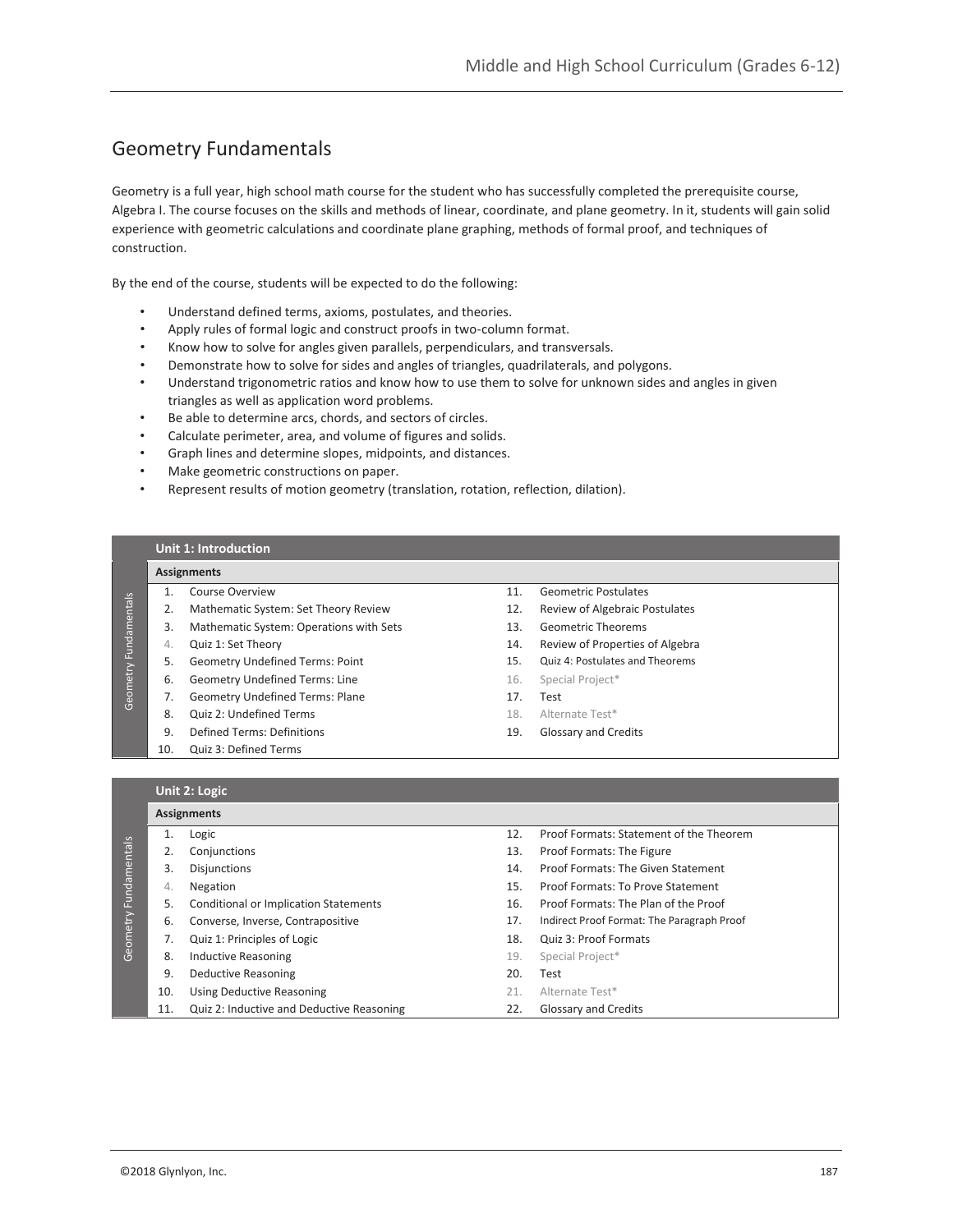| <b>Unit 3: Angles and Parallels</b> |                                                       |     |                                                   |  |  |
|-------------------------------------|-------------------------------------------------------|-----|---------------------------------------------------|--|--|
| <b>Assignments</b>                  |                                                       |     |                                                   |  |  |
|                                     | 1. Angle Definitions                                  | 15. | <b>Quiz 3: Parallels and Transversals</b>         |  |  |
| 2.                                  | Angle Measurement                                     | 16. | <b>Construction: Perpendiculars</b>               |  |  |
| 3.                                  | Quiz 1: Angles                                        | 17. | <b>Construction: Tangents to Circles</b>          |  |  |
| 4.                                  | Angle Relationship Definitions                        | 18. | <b>Construction: Parallels</b>                    |  |  |
| 5.                                  | Angle Relationship Theorems (1)                       | 19. | Classifying Triangles by Sides and Angles         |  |  |
| 6.                                  | Angle Relationship Theorems (2)                       | 20. | Exterior and Remote Interior Angles of a Triangle |  |  |
| 7.                                  | Quiz 2: Angle Theorems                                | 21. | <b>Proofs Involving Triangles</b>                 |  |  |
| 8.                                  | <b>Construction: Copying Figures</b>                  | 22. | Other Polygons                                    |  |  |
| 9.                                  | <b>Construction: Bisecting Figures</b>                | 23. | Quiz 4: Triangles, Polygons, and Angle Properties |  |  |
| 10.                                 | <b>Basic Properties of Parallels</b>                  | 24. | Special Project*                                  |  |  |
| 11.                                 | <b>Transversals and Special Angles</b>                | 25. | Test                                              |  |  |
| 12.                                 | More Proofs: Transversals and Special Angles          |     | 26. Alternate Test*                               |  |  |
| 13.                                 | Continued Proofs: Transversals and Special Angles     | 27. | Glossary and Credits                              |  |  |
| 14.                                 | More Proofs for Postulates 9 and 10                   |     |                                                   |  |  |
|                                     |                                                       |     |                                                   |  |  |
|                                     | <b>Unit 4: Congruent Triangles and Quadrilaterals</b> |     |                                                   |  |  |

#### **Assignments**

Geometry Fundamentals

Geometry Fundamentals

Geometry Fundamentals

Geometry Fundamentals

- 1. Defining Congruent Triangles 16. Inequality Theorem in One Triangle Part 2 2. Proving Triangles Congruent (1) 17. Inequality Theorem in Two Triangles 3. Proving Triangles Congruent (2) 18. Quadrilateral Parallelograms Theorems Part 1 4. Proving Right Triangles Congruent 19. Quadrilateral Parallelograms Theorems Part 2 5. Quiz 1: Congruent Triangles 20. Quiz 3: Inequalities; Quadrilaterals 6. Independent Triangles (1) 21. Triangles that Use Parallelograms in Proofs 7. Independent Triangles (2) 22. Parallelograms: Rectangles 8. Overlapping Triangles (1) 23. Parallelograms: Rhombus 9. Overlapping Triangles (2) 24. Trapezoids-Definitions and Proofs 10. Isosceles Triangles (1) 25. Quiz 4: Parallelograms; Trapezoids 11. **Isosceles Triangles (2)** 26. Special Project<sup>\*</sup> 12. Construction of Triangles 30-60-90 27. Test 13. Construction of Triangles 45-45-90 28. Alternate Test\* 14. Quiz 2: Types of Triangles 29. Glossary and Credits
- 15. Inequality Theorem in One Triangle Part 1
- 
- 
- 
- 
- 
- 
- 
- 
- 
- -
- 
- 
- 

#### **Unit 5: Similar Polygons**

|                       | <b>Assignments</b> |                                             |     |                                                 |  |
|-----------------------|--------------------|---------------------------------------------|-----|-------------------------------------------------|--|
|                       | 1.                 | Algebra and Ratios                          | 15. | Using Triangles: Rectangular Solids             |  |
|                       | 2.                 | Algebra Properties and Proportions          | 16. | Using Triangles: Regular Square Pyramid         |  |
|                       | 3.                 | Properties of Proportions                   | 17. | Trigonometry-Sine Ratio                         |  |
| Geometry Fundamentals | 4.                 | Quiz 1: Ratios, Properties, and Proportions | 18. | Trigonometry-Cosine Ratio                       |  |
|                       | 5.                 | <b>Meaning of Similarity</b>                | 19. | Trigonometry-Tangent Ratio                      |  |
|                       | 6.                 | Meaning of Similarity-Theorems              | 20. | Using Similar Triangles in Indirect Measurement |  |
|                       | 7.                 | Meaning of Similarity-Proofs                | 21. | Using Trigonometry in Indirect Measure          |  |
|                       | 8.                 | Theorems-Similar Polygons                   | 22. | Quiz 3: Triangles and Trigonometry              |  |
|                       | 9.                 | Theorems-Special Segments in Triangles      | 23. | Project: Model and Scale Drawing                |  |
|                       | 10.                | Similar Right Triangles                     | 24. | Special Project*                                |  |
|                       | 11.                | The Pythagorean Theorem                     | 25. | Test                                            |  |
|                       | 12.                | Theorem about 30-60-90 Right Triangles      | 26. | Alternate Test*                                 |  |
|                       | 13.                | Theorem about 45-45-90 Right Triangles      | 27. | Glossary and Credits                            |  |
|                       | 14.                | Quiz 2: Similarity; Triangle Theorems       |     |                                                 |  |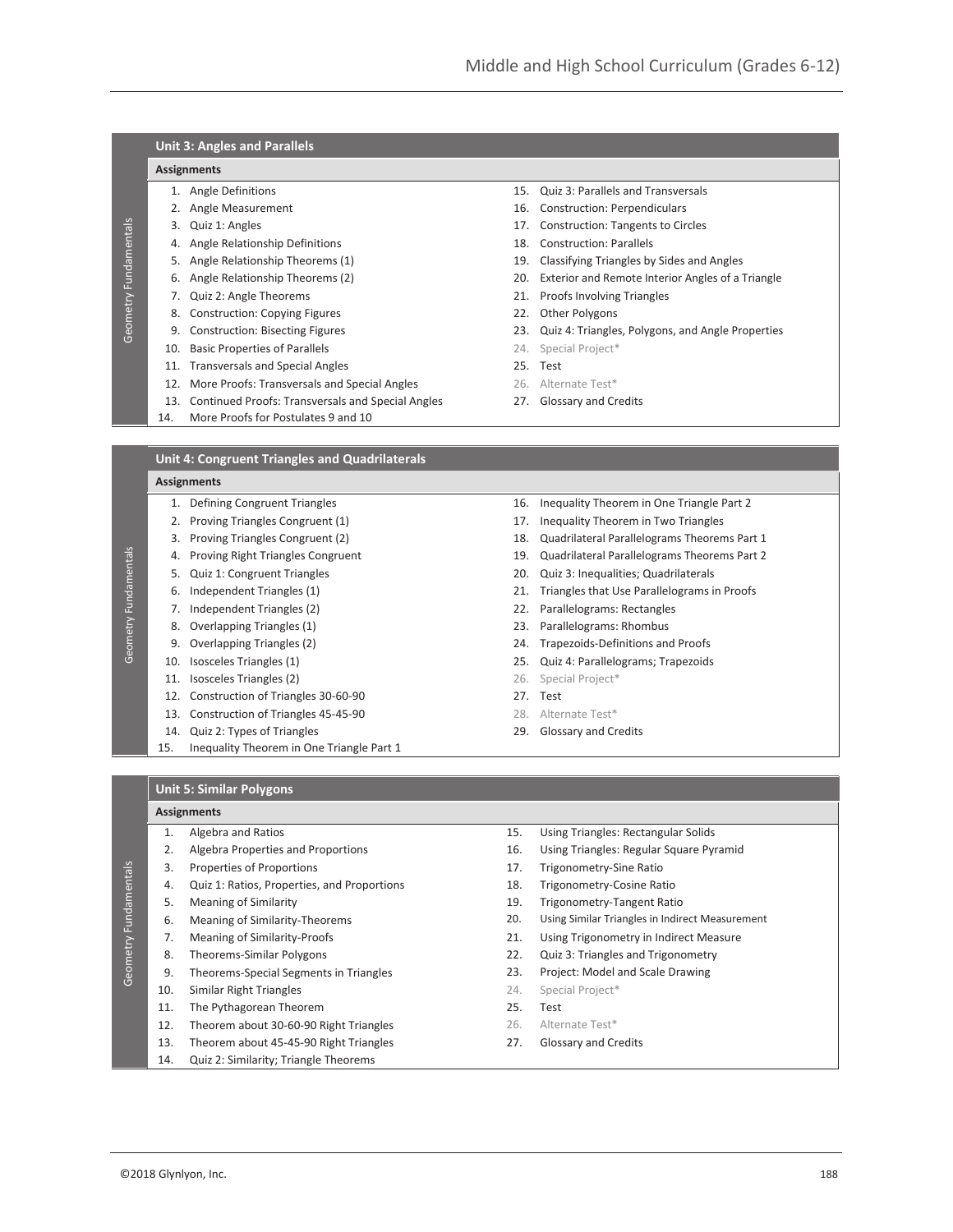# Geometry **Unit 6: Semester Review and Exam**

**Assignments**

1. Review

- 3. Alternate Exam Form A\*
- 4. Alternate Exam Form B\*

**Unit 7: Circles**

2. Exam

## **Assignments**

- $\frac{25}{12}$ 1. Characteristics of Circles
	- 2. Characteristics of Spheres
	- 3. Quiz 1: Circles and Spheres
	- 4. Tangents
	- 5. Arcs

Geomet ry

- 6. Chords
- 7. Theorems (1)
- 8. Theorems (2)
- 9. Quiz 2: Tangents, Arcs, and Chords
- 10. Special Angles Type 1
- 11. Special Angles Type 2 12. Special Angles Type 3
- 13. Special Segments
- 
- 14. Quiz 3: Special Angles and Segments
- 15. Construction: Circles
- 16. Special Project\*
- 17. Test
- 18. Alternate Test\*
- 19. Glossary and Credits

### **Unit 8: Area and Volume**

| <b>Assignments</b> |  |
|--------------------|--|

- 1. Area Concepts of Polygons
- 2. Area of Rectangles
- 3. Area of Parallelograms
- 4. Area of Triangles and Rhombuses
- 5. Area of Trapezoids
- 6. Area of Regular Polygons
- 7. Area Comparisons of Polygons
- 8. Quiz 1: Area of Polygons
- 9. Construction: Polygons
- 10. Circles: Circumference and PI
- 11. Circles: Area of Circles
- 12. Circles: Area of Sectors
- 13. Circles: Area of Segments
- 14. Quiz 2: Area of Circles
- 15. Solids: Prisms
- 16. Solids: Pyramids
- 17. Solids: Cylinders
- 18. Solids: Cones
- 19. Solids: Spheres
- 20. Quiz 3: Volume of Solids
- 21. Construction: Dividing a Segment
- 22. Construction: 4th Proportion
- 23. Construction: The Geometric Mean
- 24. Special Project\*
- 25. Test
- 26. Alternate Test\*
- 27. Glossary and Credits

| <b>Unit 9: Coordinate Geometry</b> |                    |                                             |     |                                     |  |  |
|------------------------------------|--------------------|---------------------------------------------|-----|-------------------------------------|--|--|
|                                    | <b>Assignments</b> |                                             |     |                                     |  |  |
| Fundame<br>ntals                   | 1.                 | Symmetry                                    | 11. | <b>Equations of Lines</b>           |  |  |
|                                    |                    | 2. Ordered Pairs: Points in a Plane         | 12. | Quiz 3: Slope and Lines             |  |  |
|                                    |                    | 3. Graphs of Algebraic Sentences            | 13. | Figures in the Coordinate Plane     |  |  |
|                                    | 4.                 | Quiz 1: Symmetry, Ordered Pairs, and Graphs | 14. | Proofs with Coordinate Geometry (1) |  |  |
| Geomet                             | .5.                | Distance Formula                            | 15. | Proofs with Coordinate Geometry (2) |  |  |
| е                                  | 6.                 | Equation of a Circle                        | 16. | Quiz 4: Figures and Proofs          |  |  |
|                                    |                    | Midpoint Formula                            | 17. | Special Project*                    |  |  |
|                                    | 8.                 | Quiz 2: Distance Formula and Applications   | 18. | Test                                |  |  |
|                                    | 9.                 | Slope                                       | 19. | Alternate Test*                     |  |  |
|                                    |                    | 10. Parallel and Perpendicular Lines        | 20. | Glossary and Credits                |  |  |